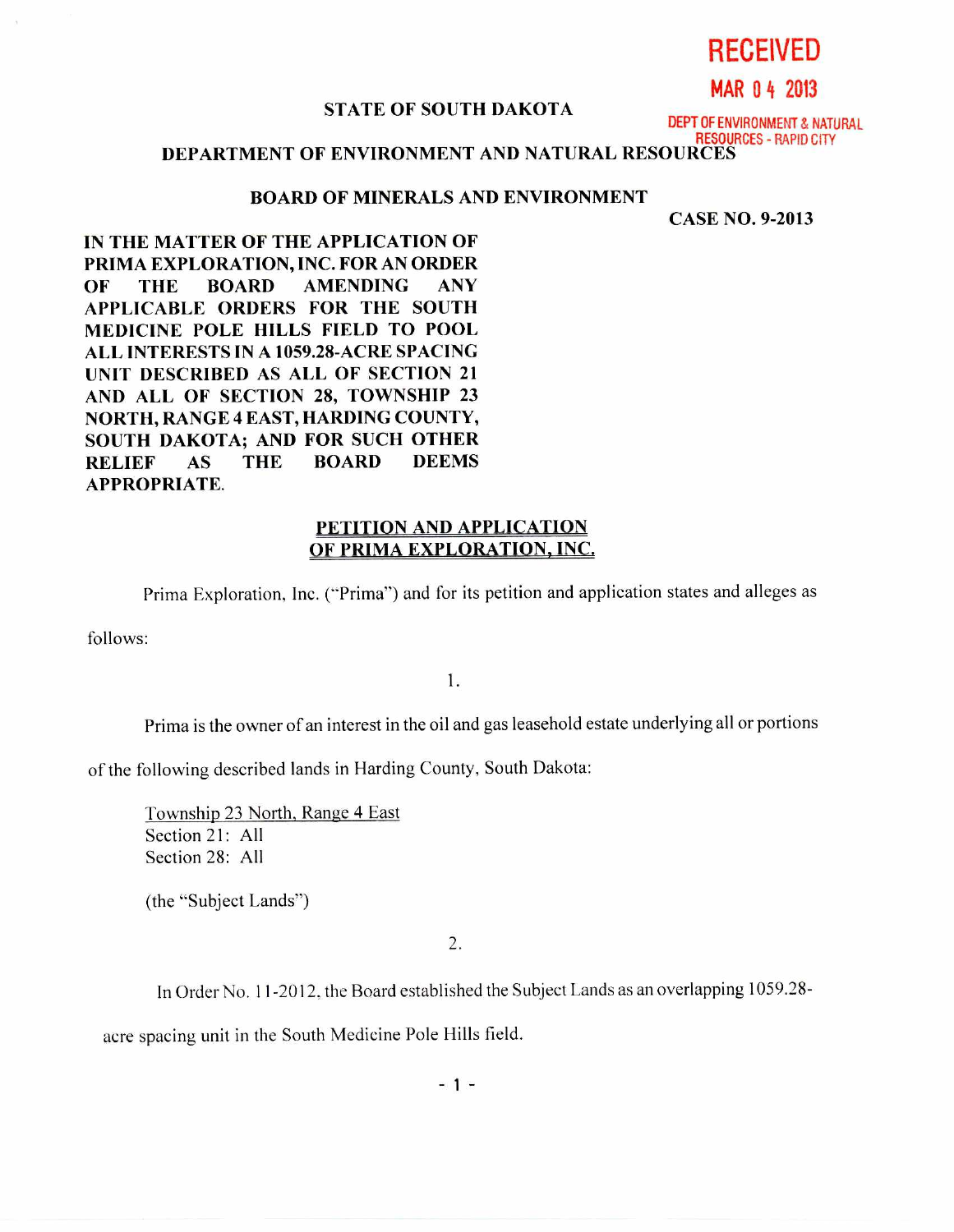That Prima hereby requests the Board designate Prima as the operator of said spacing unit.

4.

That there are both separately owned tracts and separately owned interests in the spacing unit comprised of the Subject Lands.

5.

That a voluntary pooling of the Subject Lands has not been accomplished.

6.

That Section 45-9-31 of the South Dakota Codified Laws provides as follows:

**45-9-31. Order of board pooling all interests in spacing unit-- Application by interested person--Notice and hearing--Terms and conditions.** In the absence of voluntary pooling the Board of Minerals and Environment, upon the application of any interested person, shall enter an order pooling all interests in the spacing unit for the development and operation thereof, and for the sharing of production therefrom. Each such pooling order shall be made after notice and hearing, and shall be upon terms and conditions that are just and reasonable, and that afford to the owner of each tract or interest in the spacing unit the opportunity to recover or receive without unnecessary expense, his just and equitable share.

7.

That Section 45-9-32 of the South Dakota Codified Laws provides as follows:

**45-9-32. Order of Board of Minerals and Environment pooling all interests in spacing unit--Operation of well--Rights of owners to participate--Payment of expenses.** Each such pooling order shall authorize the drilling, equipping, and operation of a well on the spacing unit; shall provide who may drill and operate the well; shall prescribe the time and manner in

**- 2 -**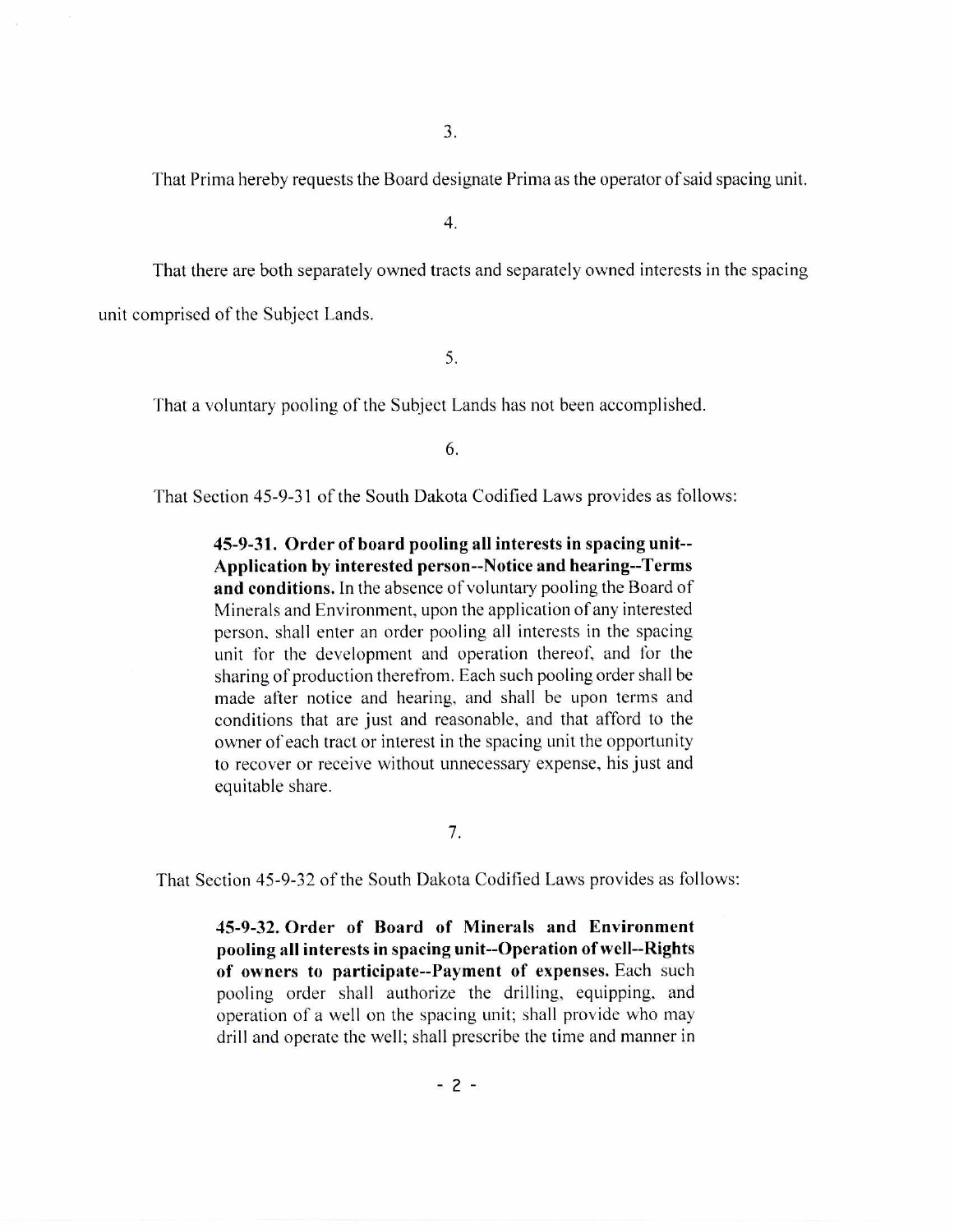which all the owners in the spacing unit may elect to participate therein; and shall make provision for payment by all those who elect to participate therein of the reasonable actual cost thereof, plus a reasonable charge for supervision and interest.

8.

Prima plans to drill the Harding 34-28-21H well in the SW/4SE/4 of Section 28, Township 23 North, Range 4 East.

9.

Prima respectfully requests that the Board enter an order to pool all interests in a 1059.28-acre spacing unit for the South Medicine Pole Hills Field described as the Subject Lands.

10.

In Prima's opinion, pooling the Subject Lands will increase the ultimate recovery of the pool, prevent waste, prevent the drilling of unnecessary wells and protect correlative rights.

11.

The Board is authorized to grant the pooling request by Section 30. *el. seq.* of the South Dakota Codified Laws.

12.

WHEREFORE, Prima respectfully requests that notice of this matter by provided as requested by South Dakota laws and that thereafter the Board of Minerals and Environment enter its order granting the relief requested herein.